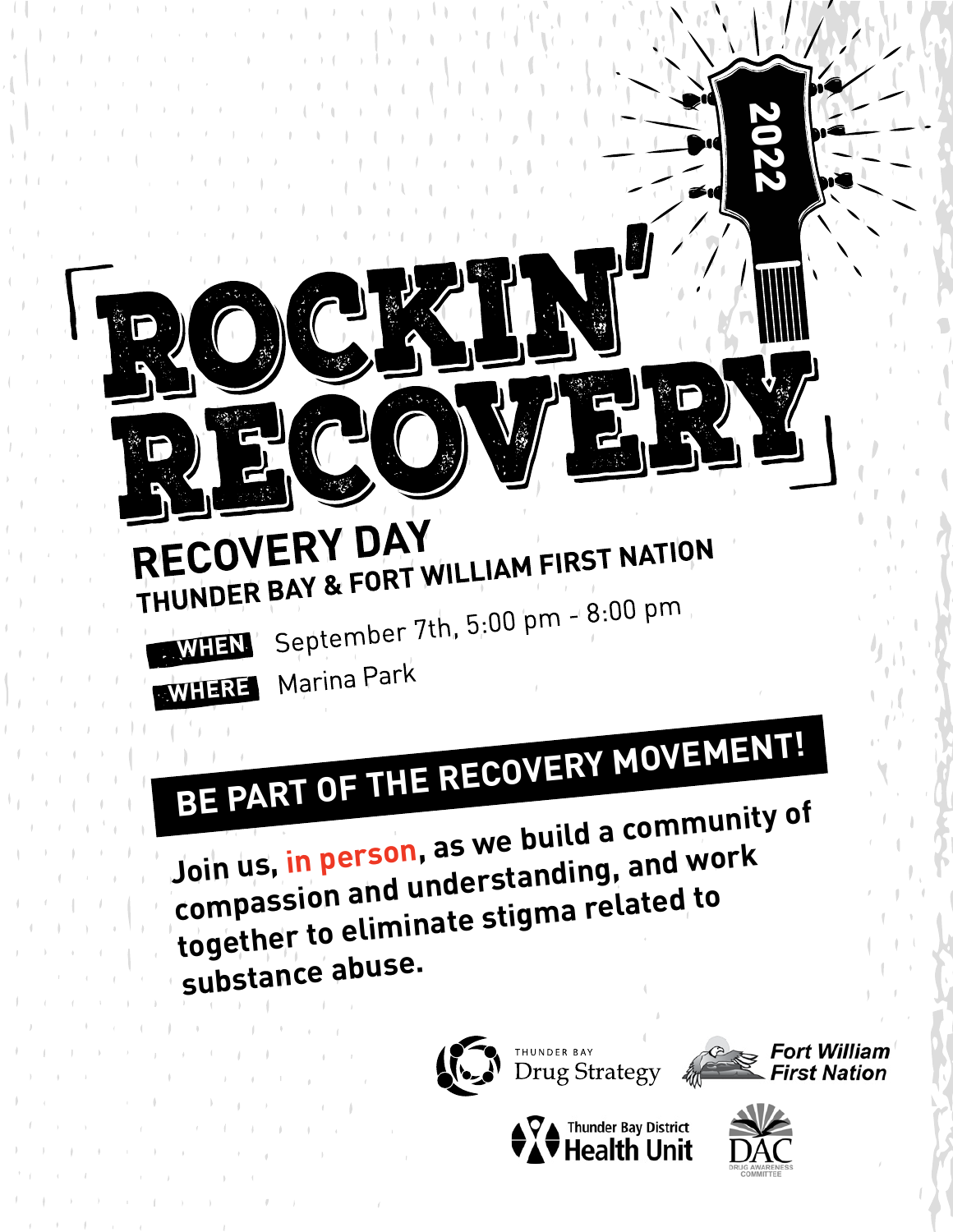

Imagine a community that promotes a safe and supportive environment to talk about addiction and recovery.

For the past eight years, Rockin' Recovery has attracted some of the area's most high profile and passionate community supporters. We're a growing circle of leaders, community champions and change-makers, helmed by the Drug Awareness Committee (DAC), dedicated to making our community healthier and safer where everyone can thrive.

Since our inaugural Rockin' Recovery in 2014, our event has grown in caliber of talent, community attendance and sponsorship opportunities. This year we will reconnect, in person, on September 7th from 5-8 PM at Marina Park! The 2022 event will feature recovery stories, local entertainment, family-friendly activities, vendors, and community engagement opportunities. Sponsors of our all-ages event will receive positive media coverage, outstanding brand recognition, and long-term community praise and patronage.

#### **When you become a Rockin' Recovery Ally, you help transform the lives of individuals, families and neighbourhoods throughout our communities.**

This year we're asking YOU to be a part of the recovery movement. Let us know if you are interested in being a **#RecoveryAlly** by emailing our sponsorship committee at turnbull@alphacourt.ca. All sponsors will receive a charitable receipt.

With gratitude and appreciation,

#### Rockin' Recovery Planning Committee

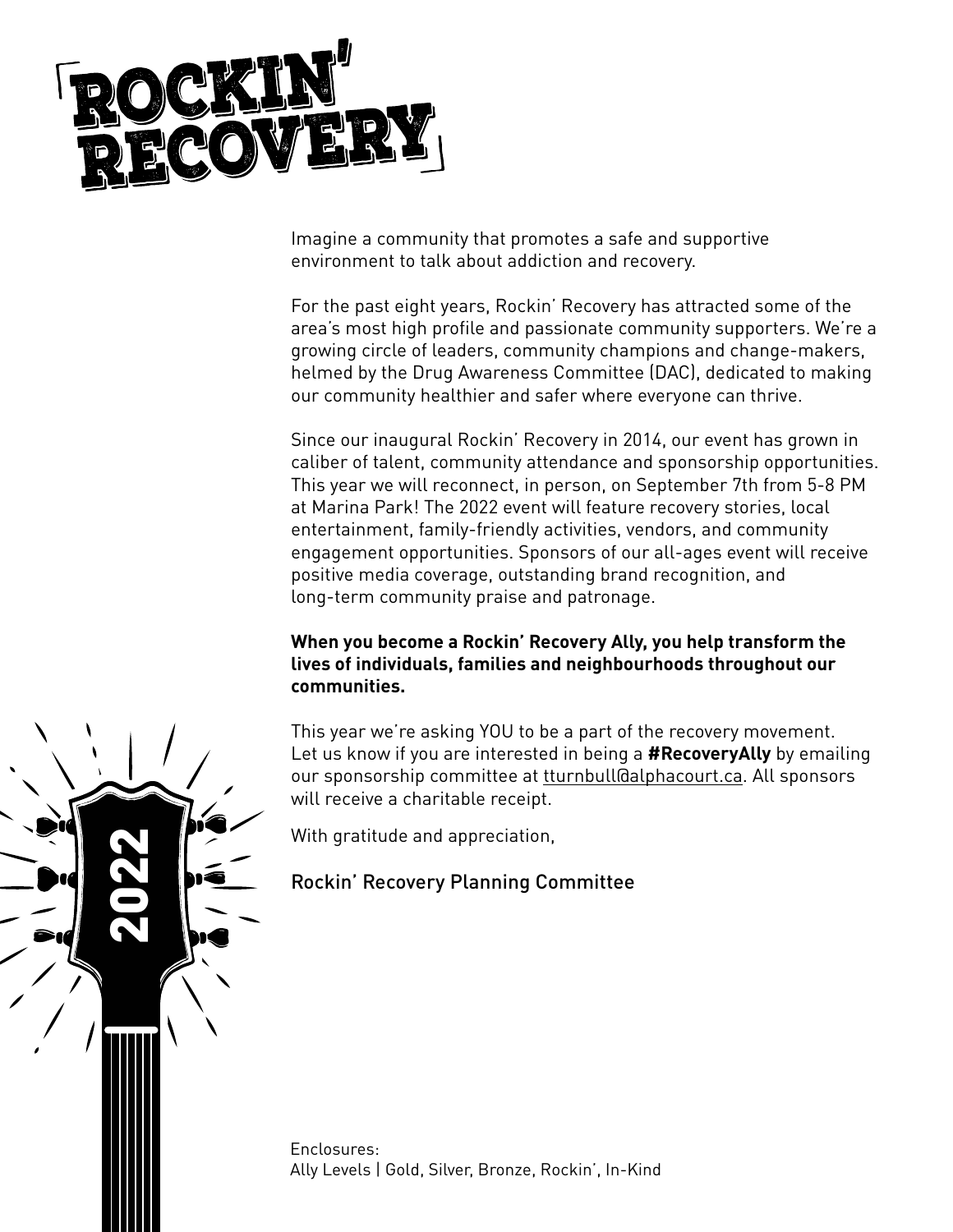

# **#RECOVERYALLY LEVELS**

## GOLD ALLY \$2,000+

- ▶ Opportunity to provide a 30 second promotional video\* to be featured in the Rockin' Recovery recorded event footage
- ▶ Large signage<sup>\*</sup> at the event and on main stage
- ▶ Logo\* presence in the recorded event footage, to be aired following the event, with an anticipated viewership reach of 3,000+
- ▶ Logo\* presence in all radio, print, and online advertising (minimum \$10,000 value)
- Recognition on event web page and social media channels
- ▶ Logo\* included in event email signature
- ▶ Free Rockin' Ally booth at the live event (promo code will be provided)
- ▶ Thank You during on-stage announcements
- $\blacktriangleright$  Recognition following the event

## SILVER ALLY \$1,500+

- Signage\* at the event
- ▶ Logo\* presence in the recorded event footage to be aired following the event, with an anticipated viewership reach of 3,000+
- ▶ Logo\* presence in all print, and online advertising (minimum \$5,000 value)
- Recognition on event web page and social media channels
- ▶ Logo\* included in event email signature
- Free Rockin' Ally booth at the live event (promo code will be provided)
- ▶ Thank You during on-stage announcements
- $\blacktriangleright$  Recognition following the event